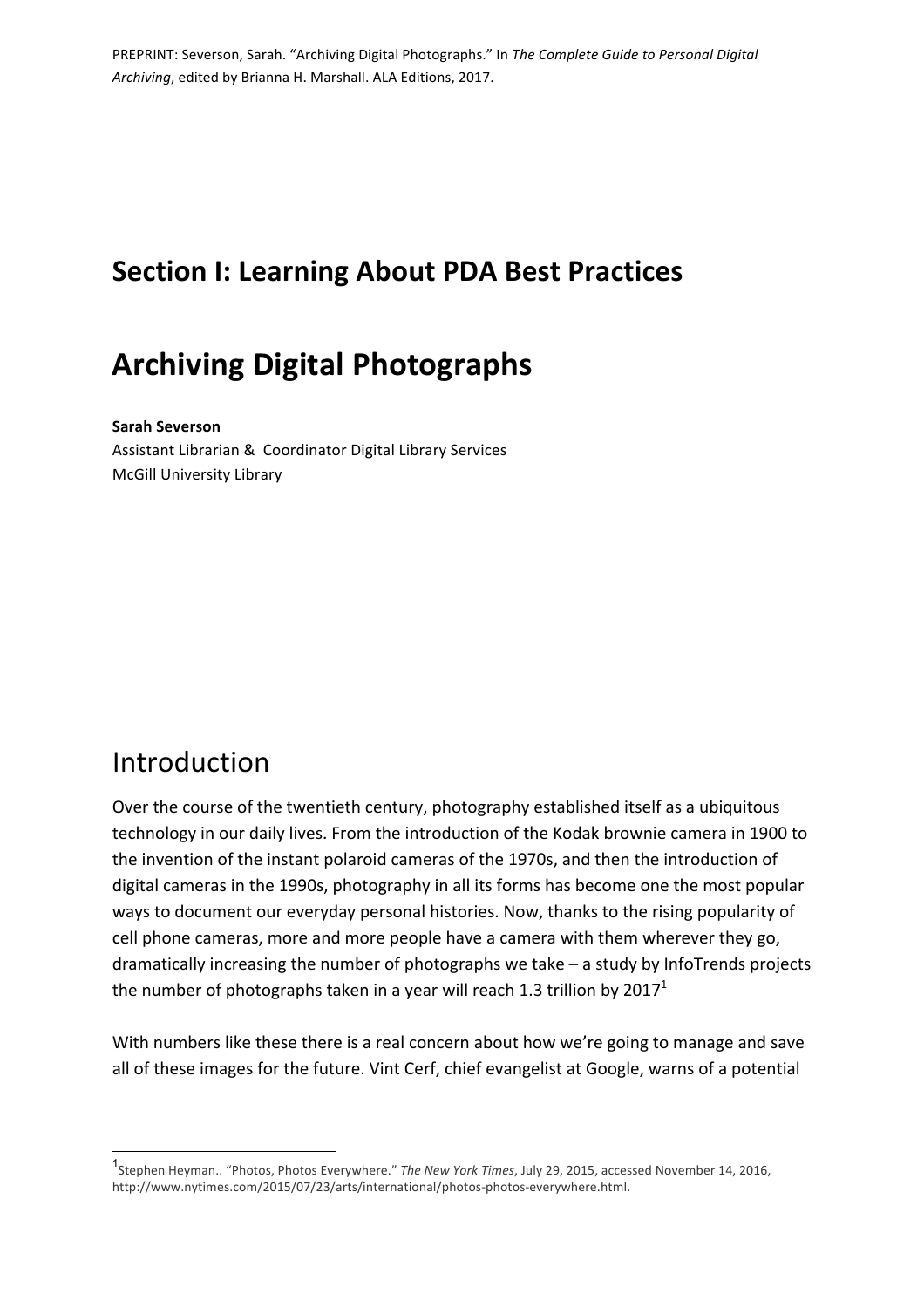digital dark age<sup>2</sup>, a future where it will be difficult to read historical electronic media because they were left in obsolete or obscure file formats. The sheer amount of photographs now being produced makes older print based archival practices, like hand selecting or keeping everything, impractical. Digital collections are increasingly easy to lose, compared to analogue counterparts. A single computer failure can wipe out an entire digital photograph collection, destroying years of a family's carefully curated memories. There is also the very real danger of accidents happening when migrating data from an old computer to a new one. Another practical concern is how easy it is to lose context for what is shown in photographs: Now that we can no longer sit down and write on the back of a photo it's harder to keep valuable contextual information associated with a photograph. Finally, even with precautions taken against all these hazards, there is still the risk of hardware obsolescence making a collection inaccessible in only ten or twenty years, let alone one hundred.

# Role of the Informational Professional

The Library of Congress reports that questions about archiving personal photograph collections are among the most popular ones they receive<sup>3</sup>. This demonstrates that people are aware of the urgent need for archival work, and that they want to be more involved in archiving their own digital collections. There are also amateur and professional photography communities that have a vested interest in managing and preserving their photograph collections. They have collectively created an extensive body of literature documenting their work to that end. These range from personal websites with extensive blog posts detailing personal systems to the American Society of Media Photographers Digital Photography Best Practices and Workflow, an initiative funded by the Library of Congress.

As such, it's important that the library and archives community knows how to support personal digital archiving processes, and also that we share this knowledge with the general public. The nature of library and archival work equips us professionals with unique perspectives and insights into the preservation of electronic records. It is important that we share this knowledge to raise awareness of the importance of preservation and, hopefully, help more people to start their own personal digital archives before so much material accumulates that they are overwhelmed by the task.

<sup>&</sup>lt;sup>2</sup> "Internet Pioneer Warns Our Era Could Become The 'Digital Dark Ages'." *NPR.org*. Accessed September 9, 2016. http://www.npr.org/sections/thetwo-way/2015/02/13/386000092/internet-pioneer-warns-our-era-could-become-thedigital-dark-ages.

<sup>&</sup>lt;sup>3</sup> Donald T. Hawkins and Brewster Kahle. 2013. *Personal archiving: preserving our digital heritage*, accessed November 15, 2016, http://public.eblib.com/choice/publicfullrecord.aspx?p=3316168.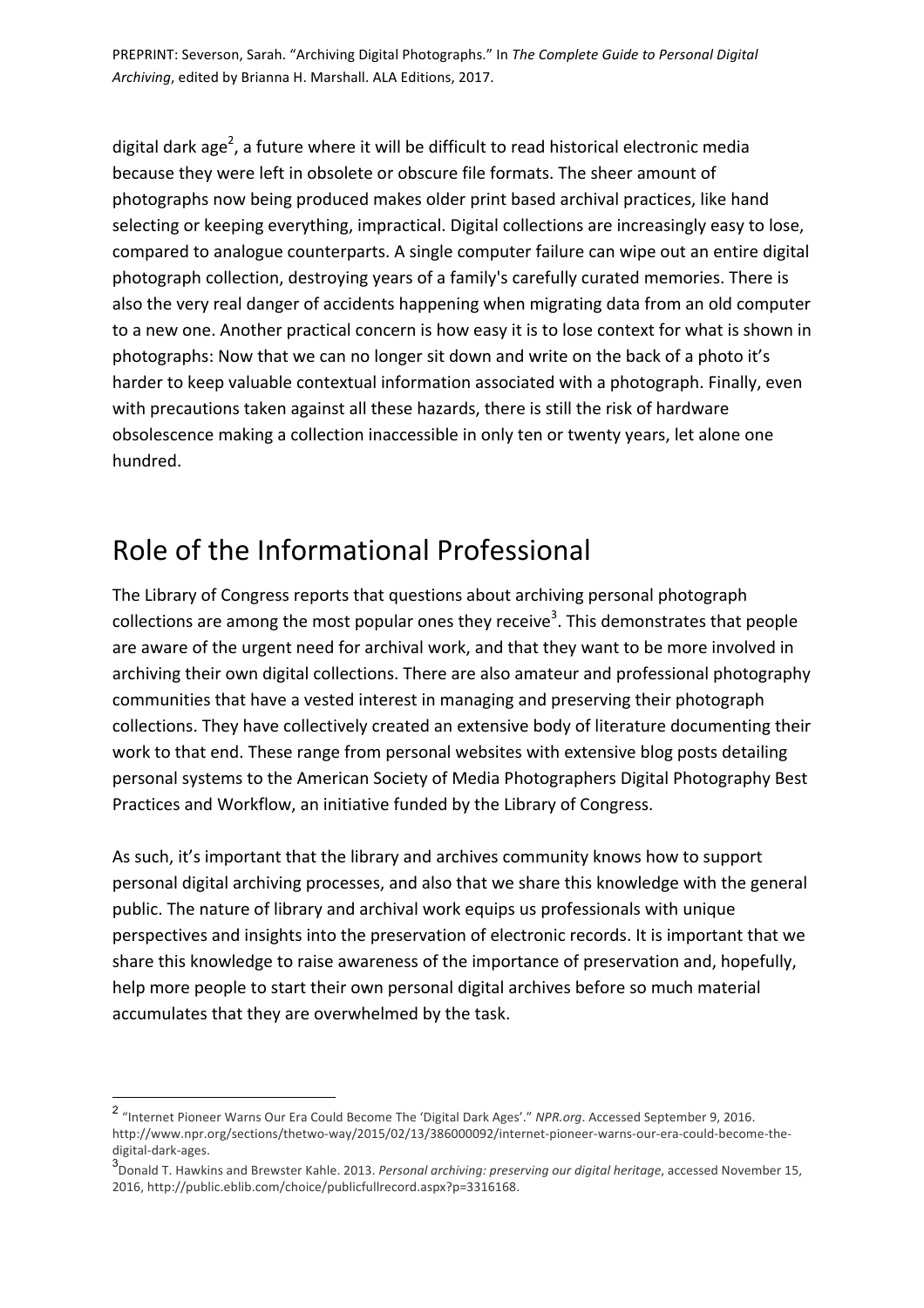Simple steps can be taken to help people adopt practices that will help them to better manage their own digital archives. The most important thing in archiving digital photographs is developing a workflow that addresses the capture, organizing and storing of photographs. The chapter will look at best practices in personal photo archiving as well as tools and processes which can be used and implemented to assist in archiving personal digital photograph collections. It is intended as a primer for librarians and archivists to assist their user communities in these tasks.

## Common Terms

**JPEG** (Joint Photographic Experts Group) was a file format developed in the 1980s to handle colour digital images and is the most common format you'll encounter. JPEG2000 (JP2, JPF, JPX) is a newer (introduced in 2000) version of JPEG which includes a lossless setting.

**TIFF** (Tag Image File Format) is the U.S. Library of Congress digital preservation standard.

RAW file formats, such as .CRW, .CR2, .NEF and DNG, preserve the original raw sensor data captured by the camera.

**Technical metadata** refers to the information that is automatically recorded in the file by the camera or scanner, such as the height and width of the image, color space, and image compression. Technical metadata is recorded using the **Exchangeable Images File Format (EXIF)**, which was launched to encourage interoperability between devices and is now recognized as a de facto standard for technical metadata. It is supported by the majority of leading cameras manufacturers.

**Descriptive metadata** is information that describes the image and is used for discovery and identification. Most descriptive metadata has to be manually inputted using a photo management system. Ideally, descriptive metadata will provide a sense of context, such as who created the image, when and where it was taken, and why. It might even describe the content, like the people or subject matter represented in the image. Essentially, it's very similar to the explanatory notes we used to write on the back of photographs, and can be useful for easily finding and retrieving specific images.

**Embedded metadata** refers to descriptive metadata that has been embedded using the International Press Telecommunications Council (IPTC) metadata schema and is persistently linked to an image.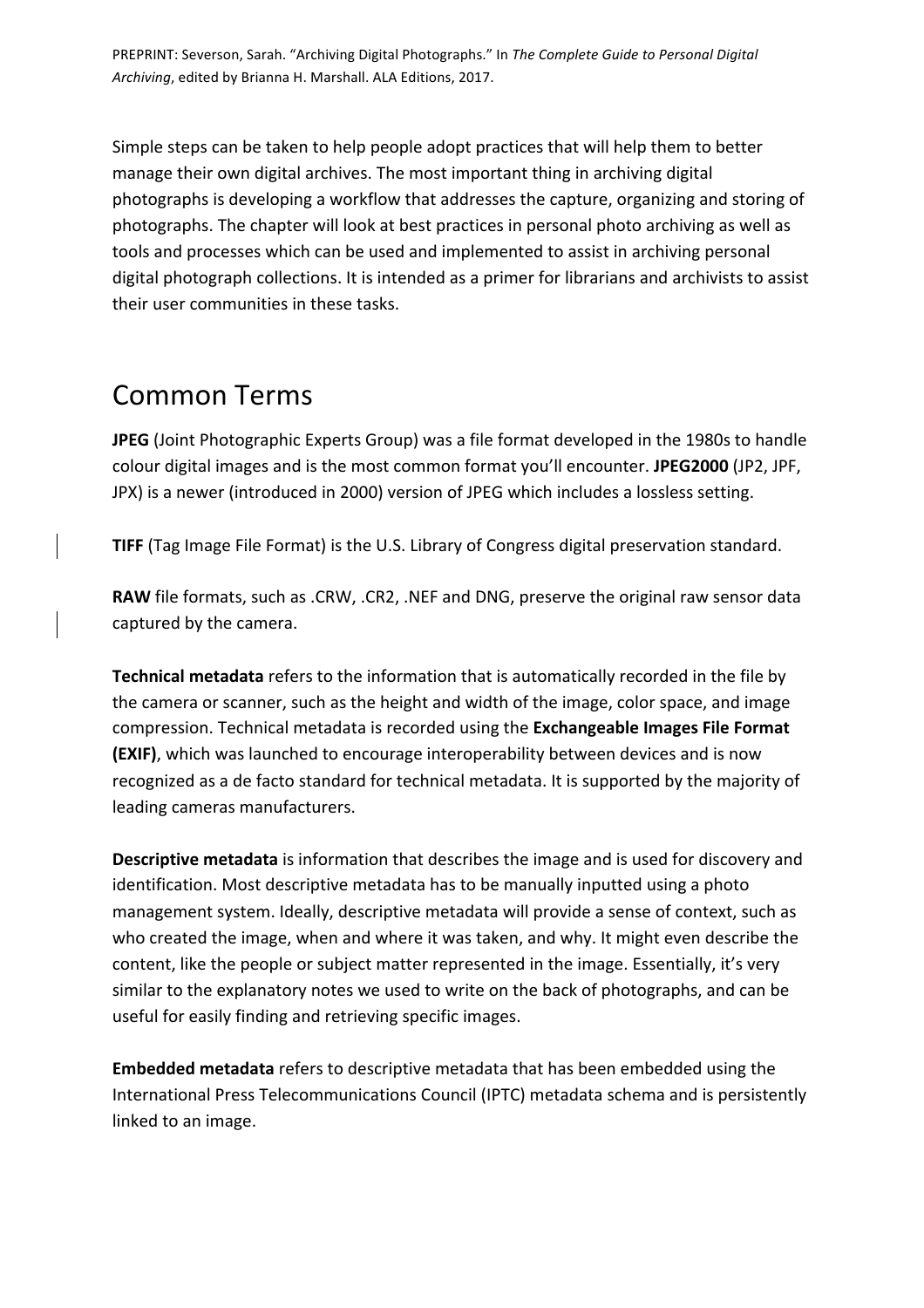**Digital Asset Management** (DAM) are robust image management systems that allow you to store, organize, search, view, and usually process digital photographs.

**Cloud-based photo management and/or storage systems** allow you to use the photo management tools, such as organizing, searching and processing of photographs through a web based application since the data and the services are hosted the cloud meaning that files are not stored locally. Examples include Dropbox, Google Drive, or Flickr.

# How to Archive Digital Photographs

### Planning: What are you going to keep?

The first step in helping someone to set up an archival process starts earlier than most  $imagine - it is important to start by understanding what is going to be archived. Knowing$ what they are going to keep, and for what reasons, will help to decide the most appropriate method for archiving their collection. With digital photographs, you will need to help people identify exactly what kinds of images are in their collections and what the patron wants to be able do with them in the future.

Questions you can ask patrons include:

- Are they pictures they took themselves?
- Are they photographs they were sent, or photographs they've digitized?
- Do they want to be able to search and find photographs from specific events?
- Are they planning on passing the photographic collection on to family or friends for safe keeping or do they want to share them right away?
- $\bullet$  Are they planning on leaving the collection to an institutional archive?

Starting from an understanding each of these basic uses is important. The process of thinking through what they want to do with their archive will help to create an archival process that is best suited to their needs and capabilities.

The final step in planning is to make sure patrons have the best quality photographs possible. It is difficult to predict what uses will be made of the photographs over a fifty year time frame, and getting the highest quality images at the start of the process, when the picture is first taken, can only help future access and long term preservation. This means taking photographs at the highest resolution possible and choosing the best file format.

What is the best file format?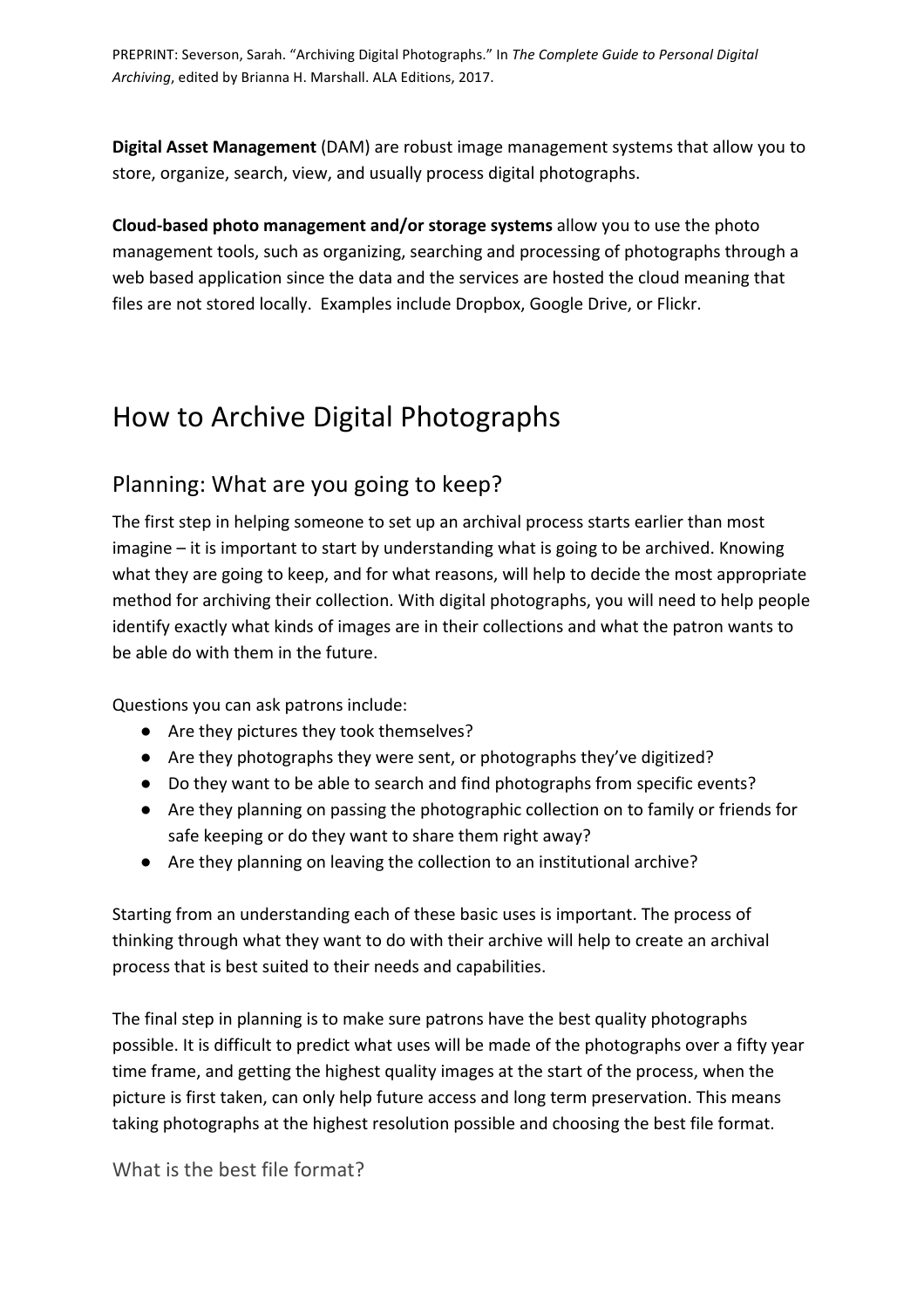For preservation purposes, you will want to recommend the use of file formats that have the best chance of being readable in the future. To ensure this, the structure and nature of the format should be openly documented and supported by multiple applications. The three most commonly used are JPEG, TIFF, and RAW file formats, each of which has its own advantages and disadvantages.

For most personal archives, a JPEG file will be the best preservation file format. It's the most common format that is captured by cameras<sup>4</sup> and is openly documented. It's a relatively lightweight file size, meaning that less storage space is required for archiving images in this format. The major disadvantage to this format is that JPEG uses lossy data compression, meaning it reduces the file size of an image by merging similar or "redundant" pixels, so less information is kept overall. For most people and most use cases, however, this is not a significant issue. JPEG2000 is not widely supported or used. This makes it a poor choice for preservation.

While TIFF is a proprietary file format, it is well documented and broadly supported. It is a lossless image format, and a good choice for people who are looking to preserve the highest possible image quality. The major disadvantage of this format is that TIFFs generally result in very large file sizes for only a small gain of image quality. It is therefore the best choice for professionals, but not necessarily for the rest of us.

RAW file formats can be compared to a digital negative, since it contains all the information used to render a digital image. Working with RAW files is more difficult  $-$  they are read-only files that require additional software to access and edit. With the exception of DNG, they are all proprietary formats specific to certain camera models; DNG is openly documented and supported by Adobe. In almost all cases, RAW files are not appropriate for personal photographic archives. They should only be used in the rare cases where there is a need to make substantial edits in the future that require all of the information captured in this format.

### Consolidating: Where are all the photographs?

Before creating an archive with someone, it is important to gather all their photographs into one place. When working with people, you will likely find that this is the first big hurdle you encounter, but it can be overcome with careful planning.

First, identify all the image sources being used. This includes all the devices that both they and their families are using to take photographs, such as cell phones and cameras, and also

 $4$  Most common file format identified in the 'InterPARES survey of record keeping practices of photographers using digital technology' as cited in Bushey, J. 2008. "He Shoots, He Stores: New Photographic Practice in the Digital Age."Archivaria., no. 65: 125–50.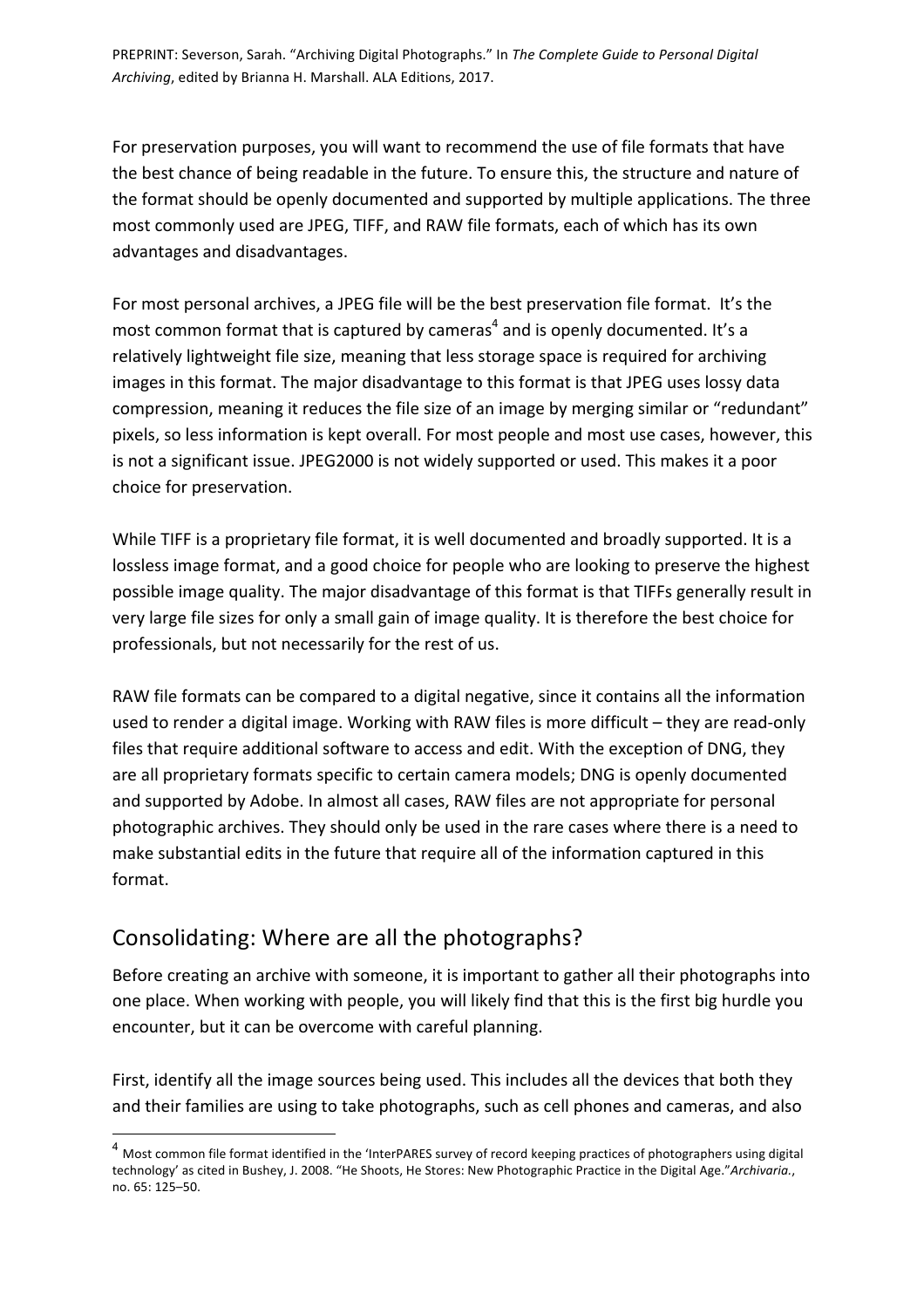any printed photographs that they have already or will be scanning. When it comes to cell phones, it is important to understand where photographs are stored in order to ensure they are all transferred. The camera function inside an application, such as Facebook or Instagram, for example, may not store photographs in the same place as the native camera application. 

The goal at this stage is to make sure that all their photographs are all stored in the same location on their computer. This principle is often referred to as the 'Rule of One.' This location contains the master versions of a user's photographs, and is used as the source for all backup copies.

Regularly transferring photographs to the master location is critical, given the vulnerability of portable devices such as smartphones and cameras to theft, loss, or damage. Encourage people to get into the habit of transferring photographs from portable devices to their computer on a regular basis. The simplest method is to use the default software that comes with their camera or their phone. Another option is to use photo management software, which we'll talk more about in the section on organizing photographs.

The next step is equivalent to the archival appraisal process; it involves selecting what to keep and what to discard. Although it may seem simple enough to just keep everything, **encourage people not to ignore this step.** A smaller photograph collection is significantly easier to organize and maintain, and makes it much easier to find specific photographs. If someone you are helping is hesitant to do this, you can remind them that the price of film and of having photographs printed used to limit the number of photographs we took. There used to be a selection process that happened before we even took a picture, and that helped to keep the number of photographs in our collections under control. In addition to these usability concerns, there are also technical advantages to smaller collections. The larger the collection, the greater the risk of file corruption when migrating the collection to new storage media.

#### File naming best practices

This is also a good time to suggest thinking about the naming of files, and how this can help with preservation and access. A good file naming system should be easy to communicate and self-evident when looking through files.

#### [sidebar] File naming tips

● Ensure that your file names are unique. Your photo or camera will typically assign filenames using sequential numbering but these will eventually be repeated. Adding something before or after the file names when transferring images to your computer will help prevent duplicate file names.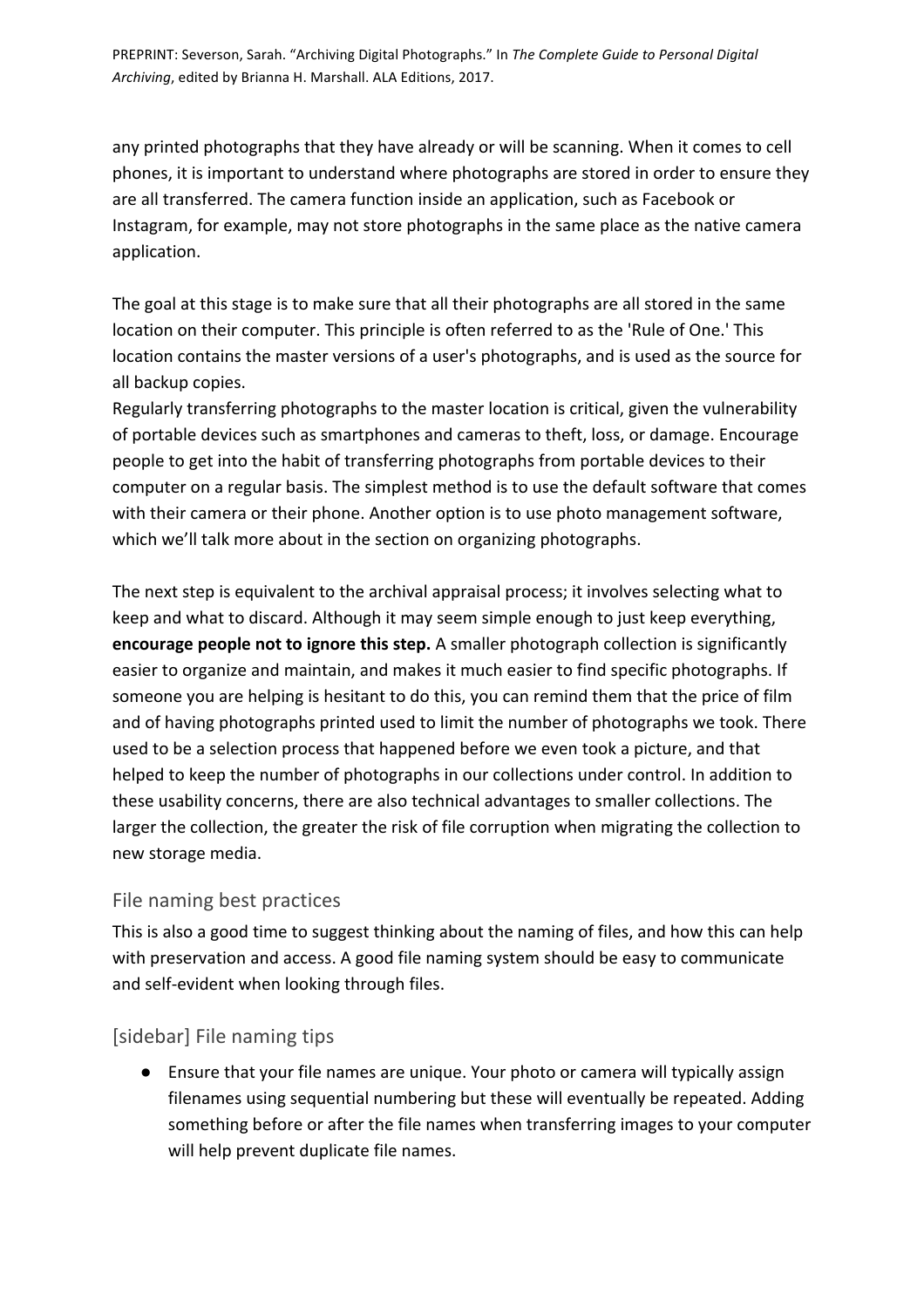- Adding meaningful and descriptive filenames will help you browse and search for photographs. Adding a level of description in the filename also allows you take advantage of the sorting capabilities of built in file systems.
- Be concise: Long file names can cause issues in the future with migrations between media and computers.
- Avoid complex or illegal characters. Avoid using blank spaces, capital letters and special characters in your filenames because certain computers have trouble reading them and they can cause problems when moving files between computing environments.

Renaming files individually isn't practical but when transferring files to a computer, there is often an option to add a prefix to the file names of all the photographs being transferred. This can help designate an event (such as a birthday or a holiday), a location or a date.

## Organizing: Putting things in order

Once you've helped someone gather all their photographs in the same place, they will need to have a system to organize them. There are any number of ways to organize photographs and choosing between them comes down to what works best for the owner of the collection. Identifying what they want to do with the archive will make it easier to decide how to best organize their collection. Like file naming, the best organization method is one that is consistent, self-evident, and expandable. A good place to start is using the default structure that is created when photographs are downloaded from the camera to the computer. Often these programs will automagically organize photographs using embedded technical metadata, such as creation date. Using this structure as a base, you can create sub-directories based on other meaningful information, such as subject or event.

#### Software

The easiest way to organize and manage a digital photograph collection is to use photo management software. Common features of these programs include: generating thumbnails previews, organizing images into folders or collections and creating basic metadata. Most of these programs also support simple editing, emailing and exporting of photographs.

#### Photo management

The first category of software is the built in photo management applications that come with most computers, such as Apple's Image Capture, iPhoto/Photos<sup>5</sup>, and Windows Explorer Gallery. All of these provide good, basic infrastructure to be able to browse images and add

<sup>&</sup>lt;sup>5</sup> iPhoto was replaced with Photos in OS X 10.10.3, on April 8, 2015. Nathan, Ingraham. 2014. "Apple Stopping Development of Aperture and iPhoto for OS X." The Verge. June 27. Accessed November 11, 2016. http://www.theverge.com/2014/6/27/5849756/apple-stopping-development-of-aperture-and-iphoto-for-osx.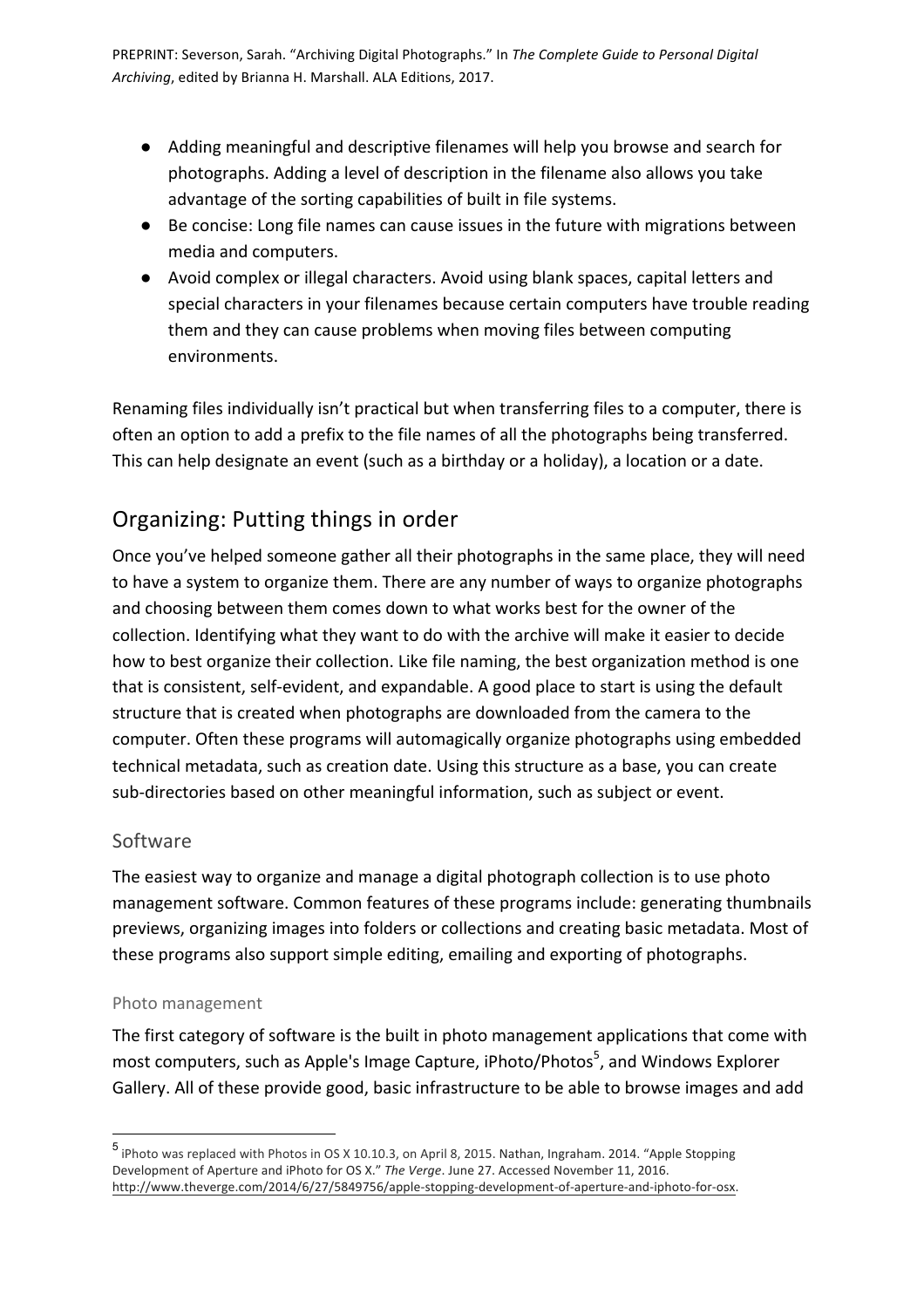basic file level metadata, such as descriptions and tags. In addition, Apple Photos supports the recognition of 'Faces', where you can identify people appearing in your photographs,<sup>[6]</sup> and reads embedded GPS location data if available.

A free and popular photograph management alternative is Google Photos. This application is the replacement for their popular desktop application Picasa, which was officially retired in March 2016. Like iPhoto/Photos, it supports adding descriptions, tagging people in photographs and reading embedded GPS location data. Other software options include XnView MP and FastStone. 

**[Side bar]** One small point of concern with Apple's iPhoto/Photos application is that it automatically creates a separate file library to store all of your photographs, which makes it difficult to locate individual files on your hard drive. This makes it more complicated to create backups and migrate user data. Apple is also pushing the integration of the Photos software with iCloud photo sharing and warns about possible syncing issues if you store your library on online storage services, such as Dropbox or Google drive. This is contributing to an increasingly closed and proprietary computing environment, which makes it more difficult to implement good archival practices.

#### Digital asset management

Digital asset management programs represent the next level up in terms of features and complexity. These are robust applications with extensive photo editing and processing features and excellent support for standards-based descriptive metadata. There is a great deal of information available online about how to use them to effectively organize photography collections. They are commonly used by advanced amateurs and professional photographers. Popular examples of these programs include Adobe Bridge, Adobe Lightroom, and Extensis Portfolio.

#### Cloud-based photo management

A new trend is to use specialized web-based applications to organize and store photographic collections. These include the previously mentioned Google Photos and iCloud photo storage. There are also photo exclusive sites, like Shutterfly, SmugMug, Mylio, and Flickr that let users upload and archive an unlimited number of photographs for either free or small fees. One thing to note when using cloud based programs to organize and store your photographs is that these require a fast and stable internet connection in order to operate effectively. 

For people who use these programs, it's strongly recommended that you maintain an additional backup of your files. A number of these companies, such as 1000memories and PictureLife, have disappeared over the past few years, taking their users' photographs with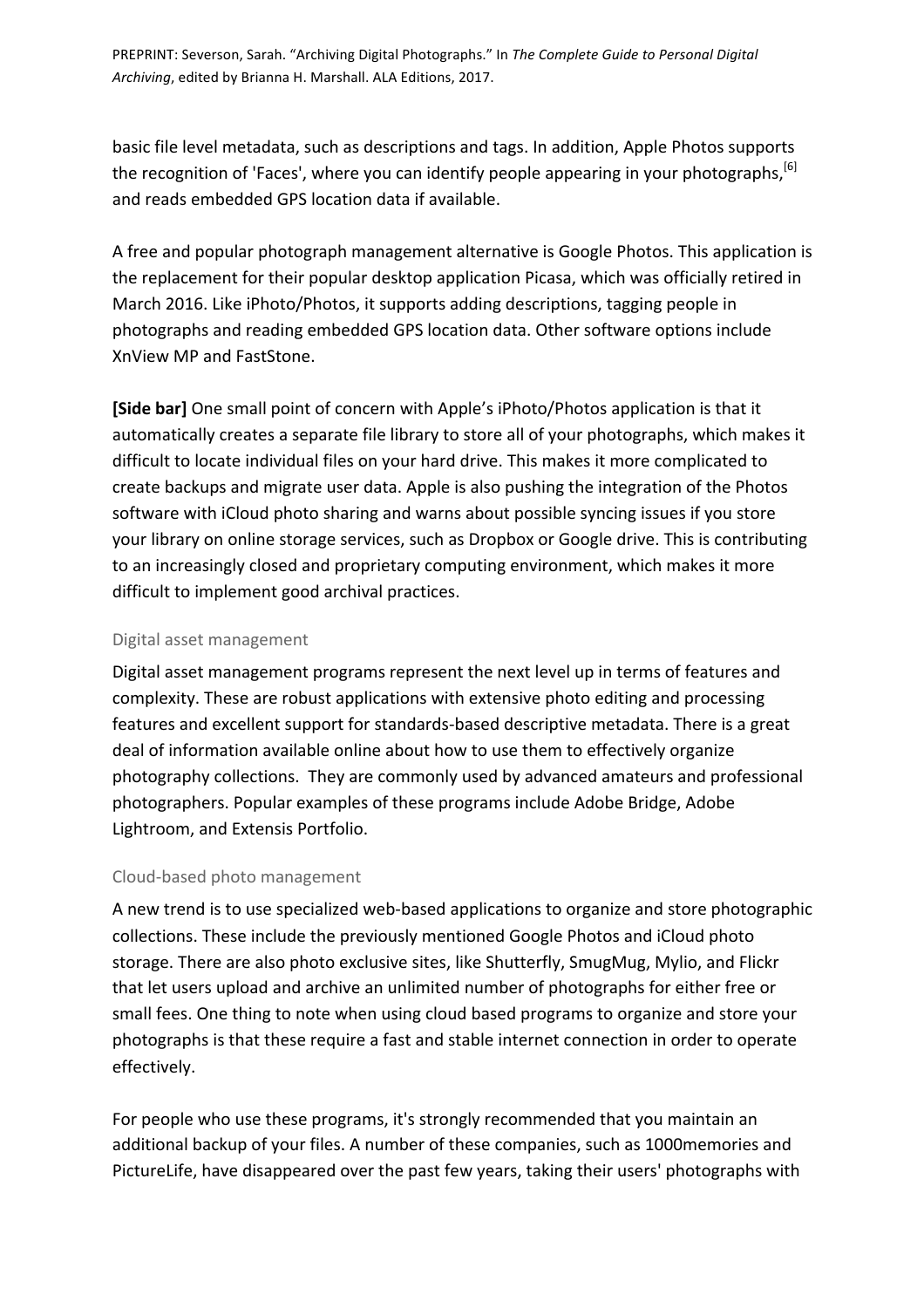them. The sudden closure of PictureLife and the attempts of users to get their photographs back was documented in an episode of Reply All podcast<sup>6</sup>. Their difficulties are a powerful example of some of the issues with web based organization solutions.

#### [sidebar] How to choose the best tools?

Since software changes so rapidly it's tricky to recommend specific software or online tools. It's better to communicate how to evaluate the tools out there. Some good questions to ask include:

- 1. Sustainability: Is the tool you are using proprietary or open source? Just like file formats, we want to encourage people to use open and well documented tools to account for future obsolescence.
- 2. Cost: Is it free or is it a paid service? Is it a one-time payment for software or is it subscription? Many have a free account with limited storage that is useful to try out software. If you pay for the service, what happens to your photographs if you miss a payment?
- 3. **Security**: Does the service offer secure storage and transfer? How secure? If you use cloud storage do you know what security measures/encryption they use to keep your photographs safe?
- 4. **Exporting your photographs**: How easy is it to retrieve your photographs from the service? If you want to change software, can you easily migrate your photographs? What if the tool disappears, are the photographs still retrievable? If you pass away, can designated people retrieve the photographs and associated metadata?
- 5. **Metadata:** If you use the software to add metadata, where is it stored? If you stop using the software will you lose all your labels or tags? When you export your photographs is the metadata exported with them? Does the tool change the metadata in your photographs? For example, when you upload a photo to Facebook it changes the embedded creation date to the date you uploaded the photo. Even if you are only uploading copies of your photographs, changing the metadata can create confusion later on.

## Describing: Adding context and information

Ensuring a photograph has accurate and thorough metadata is critical to preservation. Without good metadata, even if a photograph is saved in an archive it may not be possible to actually find it again, and that defeats the purpose of having an archive in the first place. During the process of creation, both technical and descriptive metadata can be attached to and embedded in the photograph, and additional descriptive metadata can be added.

<sup>&</sup>lt;sup>6</sup> #71 The Picture Taker." 2016. Reply All:Gimlet Media. Accessed November 22. https://gimletmedia.com/episode/71-thepicture-taker/.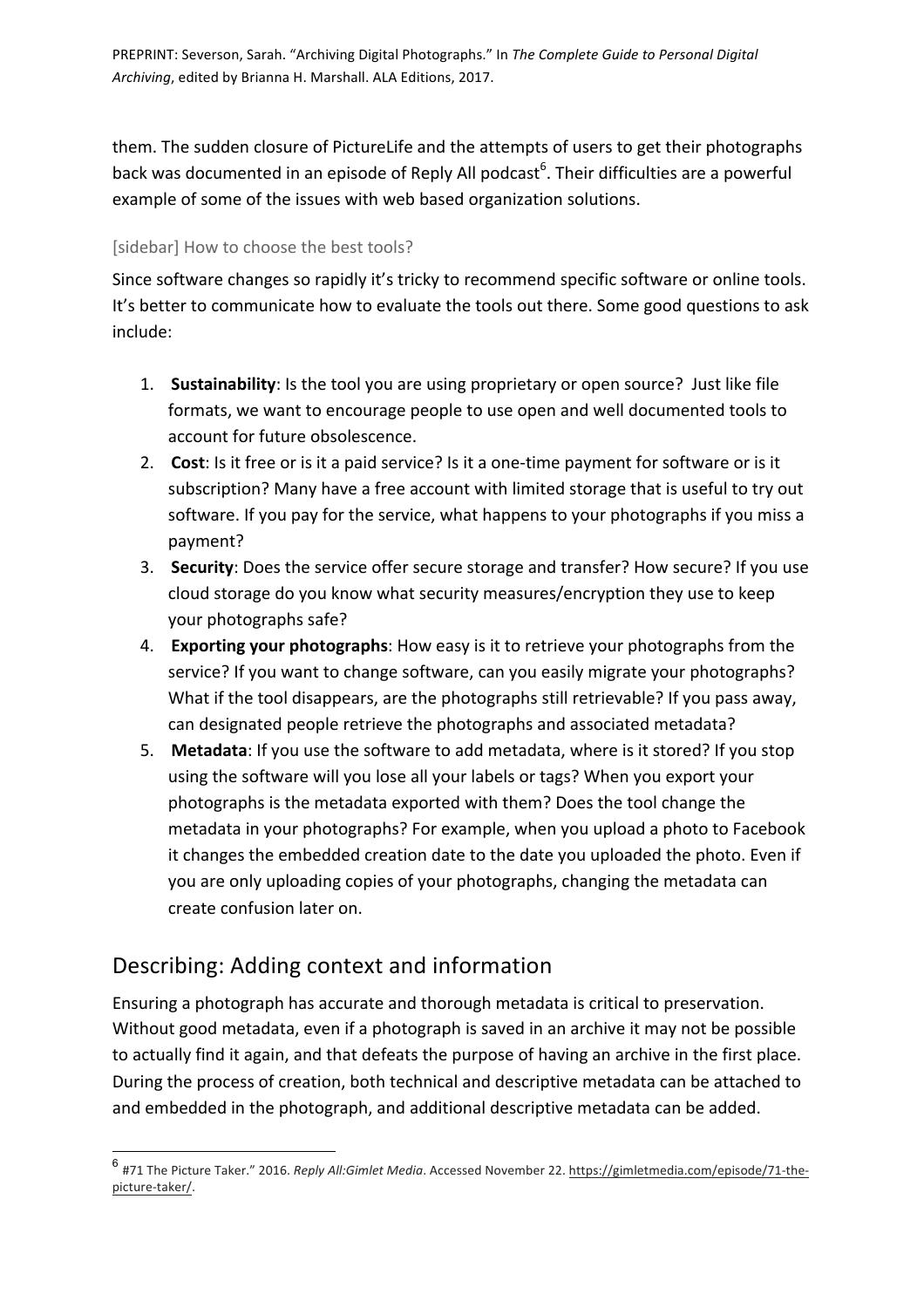**Technical metadata** refers to the information that is automatically recorded in the file by the camera and you can see this information by clicking on the "File Information" option in most computer file management systems.

**Descriptive metadata** is information that describes the image and is used for discovery and identification. 

While the value of metadata is high it also takes a lot of work to create. While it's possible to be overwhelmed by the act of describing each photograph, it's important to emphasize that simple things, like adding event names at the start of file names or creating simple captions, can have a huge benefit and be of great help for finding photographs again in the future.

#### Embedded metadata

Embedded metadata refers to descriptive metadata that has been embedded using the International Press Telecommunications Council (IPTC) metadata schema and is persistently linked to an image. Since its release in 1991 IPTC has been the defacto standard to transfer information and includes extensive fields to capture granular information such as the photographer's name, contact information and copyright statement. Upgraded in 2011 the schema is now based on Adobe's Extensible Metadata Platform (XMP) framework<sup>7</sup> and is compatible with Extensible Markup Language (XML). It is an open format, supported by both Adobe products and over 70 other programs<sup>8</sup>. An advantage of using widely available image file formats, such as JPEG and TIFF as opposed to proprietary RAW files, is that they support embedding metadata into the image file.

#### Adding metadata

The simplest way to embed information into the file is to select a file on any computer (Mac or PC) and then select File > Get Info, where you will find a text field that you can write comments in, much like the back of a photograph. One thing to note is that field names and terminology, such as 'caption' and 'description', are sometimes different from program to program. 

Photography professionals routinely use photo editing software to add metadata to their digital photos for copyright and business reasons. Most of the photo management systems that we talked about in the organizing section also have the ability to add descriptions and other information to a photograph.

 <sup>7</sup> as per https://iptc.org/standards/photo-metadata/iptc-standard/ Accessed on November 11, 2016.

<sup>&</sup>lt;sup>8</sup> as per http://www.w3schools.com/xml/xml\_whatis.asp Accessed on November 11, 2016.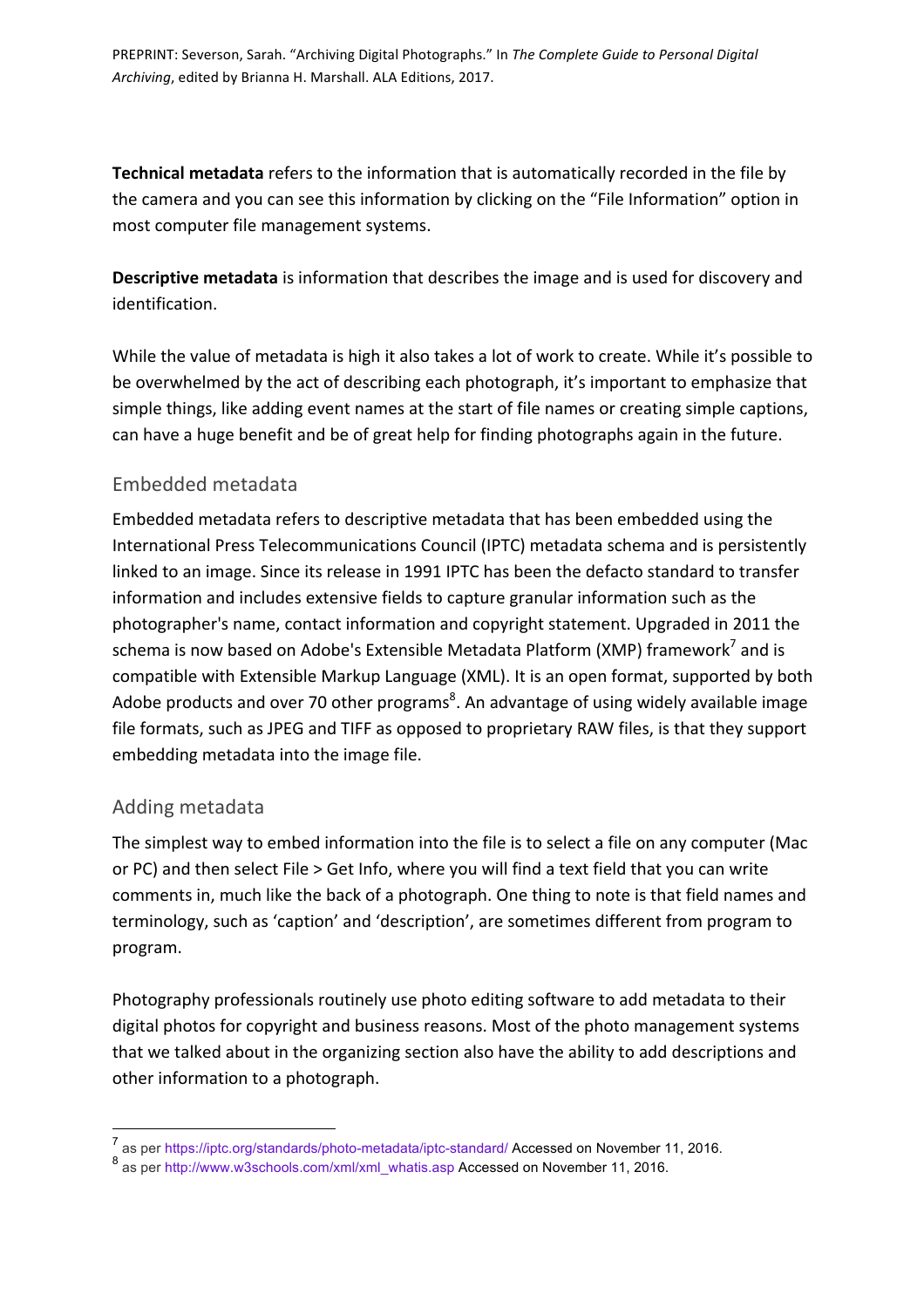Another advantage of adding description that are embedded is that it can be read by websites when you want to publish and share photographs online. For example, both Flickr and Facebook read embedded descriptions and display them as a caption when you post. Unfortunately, this is still not very standardized. The Embedded Metadata Manifesto initiative created by the International Press Telecommunications Council and supported by a number of other photography associations has been doing tests to determine which online services read the metadata and preserve it in the file when downloaded. <sup>[9]</sup>

### Storing: Where should you keep all the files?

After helping someone to consolidate and organize all of their files, it is vitally important to then help them to set up a system to back up their photographs. The reality is that computer hard disks fail, and files can be lost in natural disasters, or as a result of a power surge or theft. Without a backup, any of those scenarios would mean they would lose all of their photographs - and it would not take much effort to prevent this with backups.

How many backups should you encourage someone to have? A popular recommendation is the 3-2-1 approach. This means recommending keeping three complete copies of all files, with at least one copy at an off-site location. In my personal archive I have a system where I regularly copy my photos to my computer master folder (first copy). Once a month or so I'll make a copy of the entire photo folder from my computer onto a portable hard drive (second copy), and I use a program to run nightly cloud backups automatically (the third copy, at an off-site location). Instead of using cloud storage, you can recommend storing an external hard drive offsite, like at a relative's home or in a safety deposit box. This off-site copy is critical in the event of catastrophe (flood, fire) that could destroy any locally stored backups. Even in that worst-case scenario, the photographic archive would survive.

#### How do you create a backup?

Backups can be tedious and time consuming to make. Using software to automate the process can be extremely helpful. Backup software makes it easy to synchronize selected files on a storage system separate from your main hard drive, and then replicate file changes when they occur. Most backup software can schedule regular scans of a hard drive for new and changed files on daily, weekly or monthly basis, or the software can continually monitor the computer for changed or new files. It is likely to take a long time to perform the first synchronization, since all the data in the archive has to be read and copied. After that first sync only the differences in the data are synchronized, which makes for a much quicker process. 

While this makes backups easier, it also means that any changes made to the master files will almost immediately be made to the backup as well, since the files are mirrored. This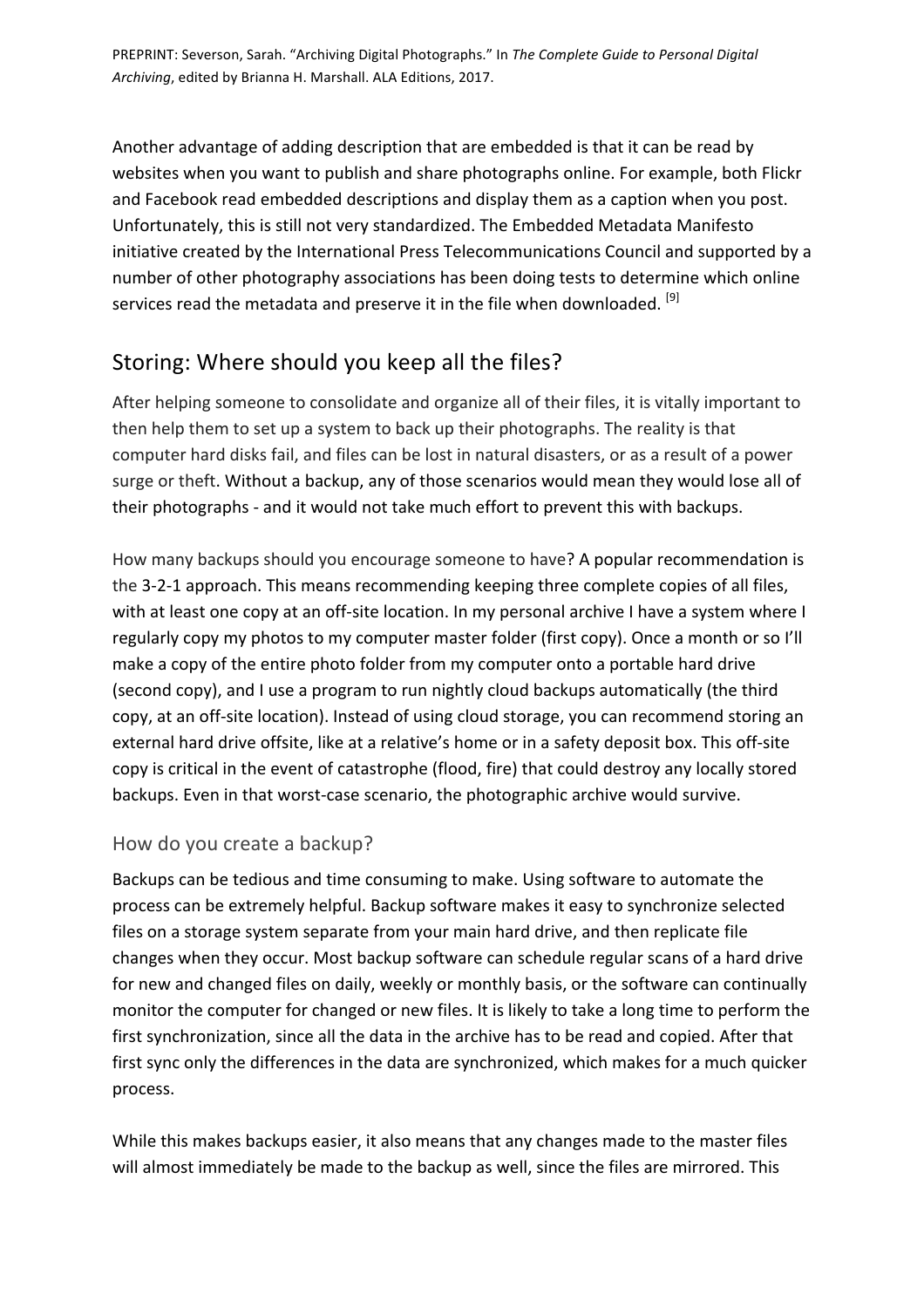means that the backup files are as vulnerable to accidental changes and deletions as the master files. Examples of local backup software include GoodSync and Chronosync.

You should also be able to recommend appropriate storage media. An external solid state drive is a good option; they are easy to use, inexpensive and provide sufficient capacity for many people. An external drive used for backup should be used exclusively for backups and stored in a safe, secure place. It should not be used to transport files. This minimizes the possibility of damage to the drive and data loss. If you need to recommend more storage than an external drive provides, consider suggesting a NAS device (network attached storage), which is a small computer with a lot of storage capacity designed to operate as an appliance for storing and sharing files over a network. It is a more advanced and more flexible option, but also more expensive. CD-Rs or DVD-Rs are not recommended for backing up photographic collections. The transfer time is more time consuming and the limited capacity of these media may result in splitting data over several disks.

#### Cloud-based storage options

There are a number of cloud-based storage options, where storage is provided by a commercial data center. The obvious advantage of storing photos in the cloud is that they are accessible from anywhere. Like all internet services, they require a high speed connection and a large data allotment to make them practical options. This is a real concern when thinking of the digital divide and rural communities. As with cloud-based photo management applications, you also need to be aware of security and longevity issues, and the same questions about choosing the best tool apply here. Some examples of online backup services that backup your data to the cloud include CrashPlan, Mozy, and Backblaze.

When looking at and evaluating cloud-based tools, there are differences between the ones that focus on general storage and the ones that are geared towards photography. General cloud storage sites not only offer folder and file syncing, but also media-playing and device syncing. Examples of these are Apple's iCloud, Google Drive, Microsoft OneDrive and Dropbox. Photography specific sites such as Flickr and Google Photo support only image and video files, but include more storage and provide more features, such as built-in editing and management tools. For example, Flickr offers 1TB of free storage and SmugMug, which is aimed at professional photographers, has unlimited storage for \$40 a year.

#### [sidebar note] Refreshing Archival Data

All current storage media (CDs, DVDs, memory keys, HDs) have a shelf life and will eventually fail due to physical degradation. In any archival system the data must be migrated to new storage media on a regular basis. That means checking the integrity of your archival storage and replacing your archival storage media with new media at regular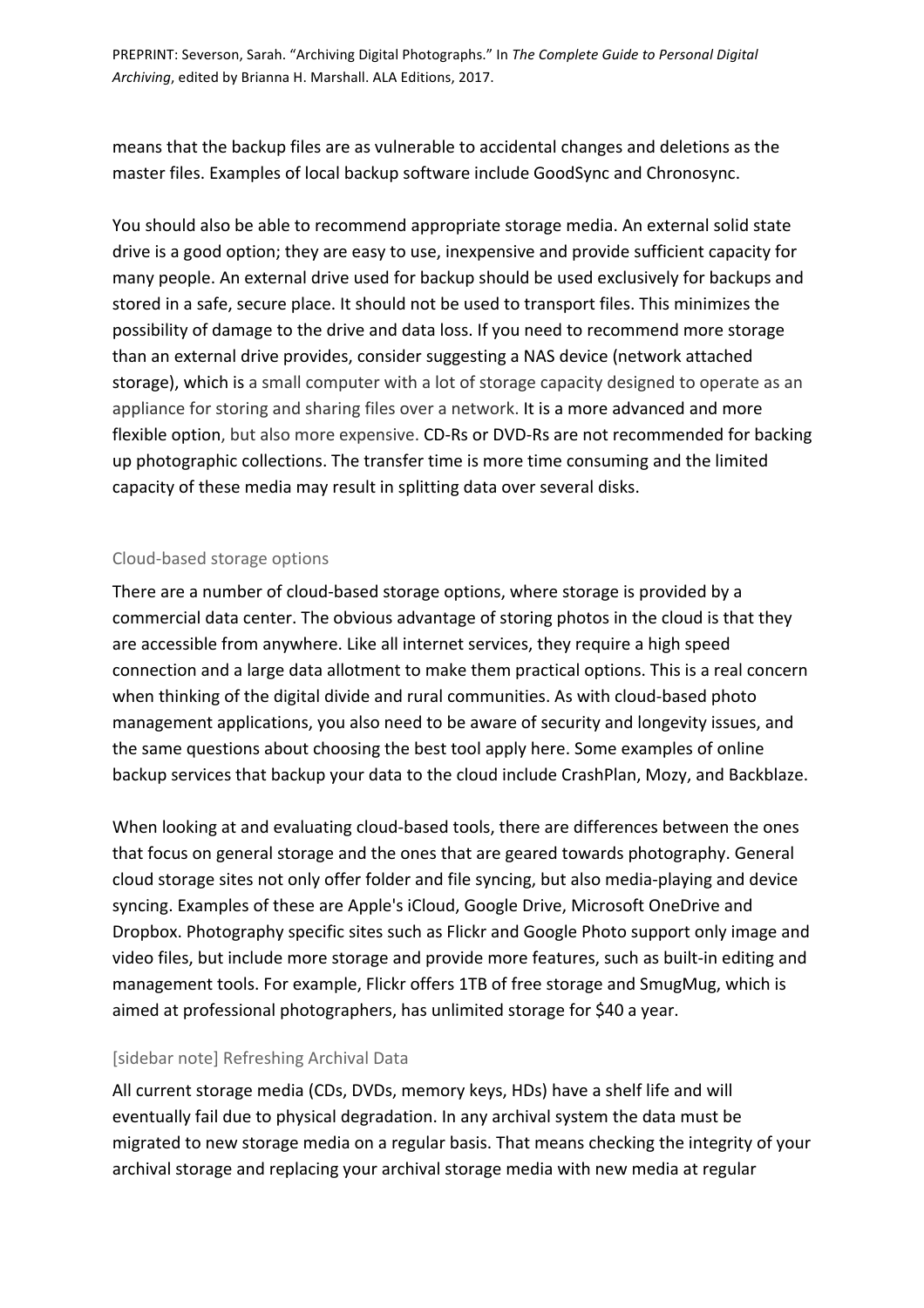intervals (every 5 to 10 years). One type of archival media that should not be forgotten is printing photos. Properly produced and cared for, printed images can last for hundreds of years—much longer than contemporary digital storage media.

# Conclusion

While this chapter presents the archival process as a neat chronology I would argue it doesn't all need to be done in order. If someone is overwhelmed by a hard drive that feels like it is overflowing with photographs--and anecdotal evidence suggests that many people are in this position!--then we can start by helping them get all of their photographs in the same place and then backed up. From there, encouraging them to commit to regularly transferring their photographs to their computer and then to subscribe to a cloud backup service can have a huge impact with only minimal effort. After that, the conversations about deleting photographs and planning can happen more calmly. When their collection has been slimmed down to a more manageable size, introduce the concepts behind describing key moments and identifying people, and how this can help to better organize their collection. Finally, look into current software with them and offer advice on what tools they can use to support their archiving process. If enough people adopt these best practices, it will have a profound impact on the quality and quantity of our future visual historical record.

Preserving the growing number of digital photographs being produced is a growing concern shared by the public, photographers, and cultural institutions alike. Recently, we've started to see a paradigm shift, where preservation and archiving is being recognized as something that needs to start with the creator, at the beginning of their workflow when a photograph is first taken. Institutionally, we can take a number of useful steps: we can encourage the standardization of procedures for creating, managing and storing born digital images, we can support the development of image metadata to further improve existing profiles, and we can foster the development of open and non-proprietary technologies. But our work depends on creators adopting these best practices and implementing them in their own personal photograph collections. The work of preserving our prolific photographic output for the historical record depends on all of us.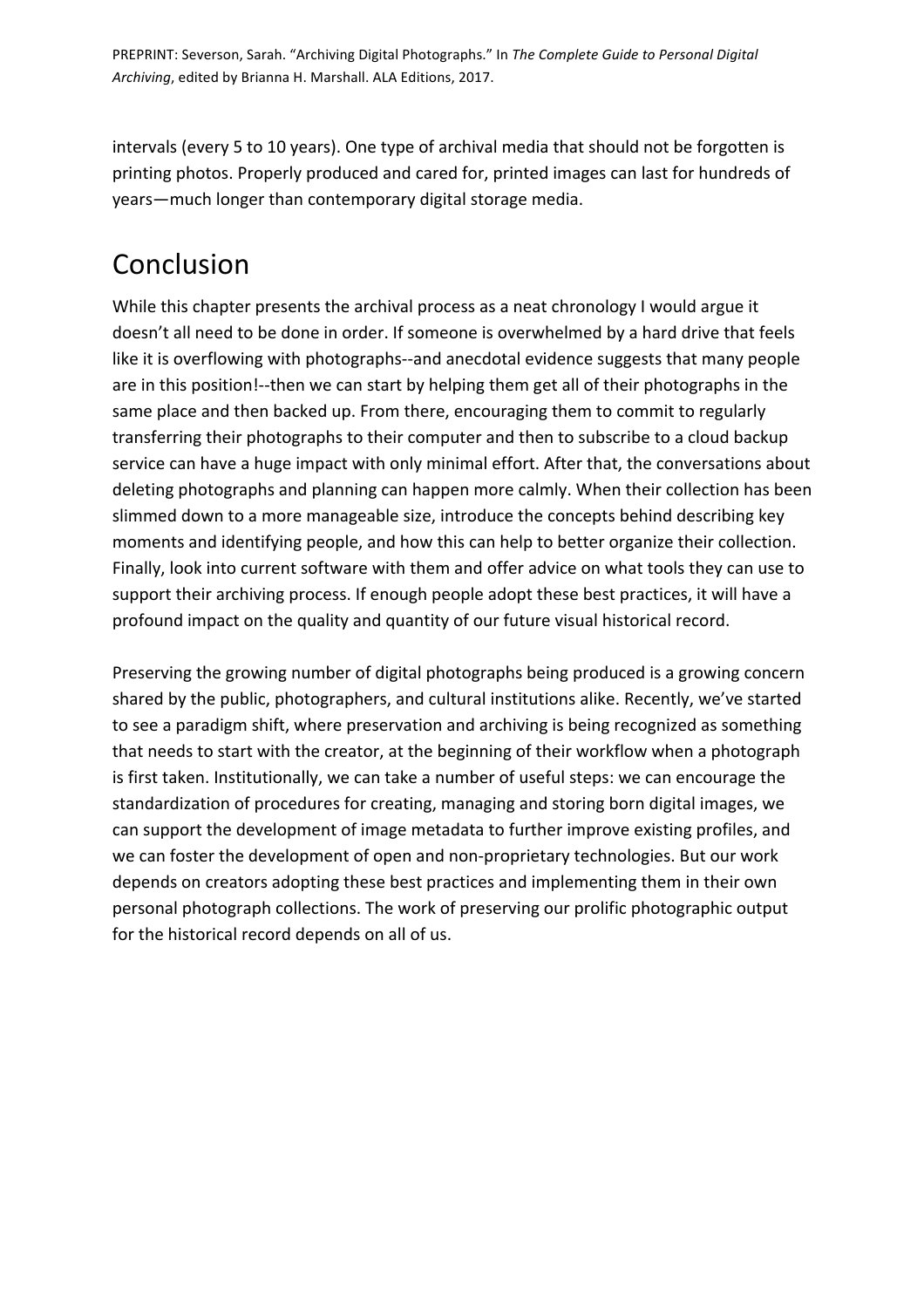# Further Resources

The Library of Congress website is a good resource for accessible introductions to the topic of personal digital archiving.

• The section on archiving digital photographs give a good simple overview that can be shared with non-specialist:

http://www.digitalpreservation.gov/personalarchiving/photos.html

• They also have some excellent videos.

• An overview of scanning photographs: http://www.digitalpreservation.gov/multimedia/videos/scanner.html

- How to add descriptions to your digital photographs: http://www.digitalpreservation.gov/multimedia/videos/personalarchivingphotometadata.html
- The Signal, the Library of Congress blog on digital preservation, has a category for Personal Digital Archiving which is good up to date source on many issues: https://blogs.loc.gov/thesignal/category/personal-archiving/. Notable posts on archiving digital photographs include:
	- Ashenfelder, Mike. 2011. "Adding Descriptions to Digital Photos | The Signal." Webpage. October 28. //blogs.loc.gov/thesignal/2011/10/missionpossible-an-easy-way-to-add-descriptions-to-digital-photos/.
	- $\circ$  ———. 2012. "Update: Adding Descriptions to Digital Photos | The Signal." Webpage. January 25. //blogs.loc.gov/thesignal/2012/01/update-addingdescriptions-to-digital-photos/.
	- $O$  Lazorchak, Butch. 2011. "Four Easy Tips for Preserving Your Digital Photographs | The Signal." Webpage. October 24. //blogs.loc.gov/thesignal/2011/10/four-easy-tips-for-preserving-your-digitalphotographs/.
	- Manus, Susan. 2011. "Photo Sharing Sites as Digital Preservation Tools | The Signal." Webpage. November 2. //blogs.loc.gov/thesignal/2011/11/photosharing-sites-as-digital-preservation-tools/
- *Perspectives on Personal Digital Archiving* is an ebook that is a compilation of some of the best posts from the Signal blog: http://www.digitalpreservation.gov/documents/ebookpdf\_march18.pdf

For a more in depth introduction I would recommend reading the Digital Preservation Coalition report on Personal Digital Archiving. While there is no specific section dedicated to photographs it has many good advice and resources that are applicable.

● Gabriela, Redwine. n.d. "Personal Digital Archiving." *DPC Technology Watch Report*. http://dx.doi.org/10.7207/twr15-01

For more in depth information and resources on image management and metadata http://controlledvocabulary.com/ is maintained by David Riecks, who has been a featured speaker at number of image management and archiving conferences and webinars.